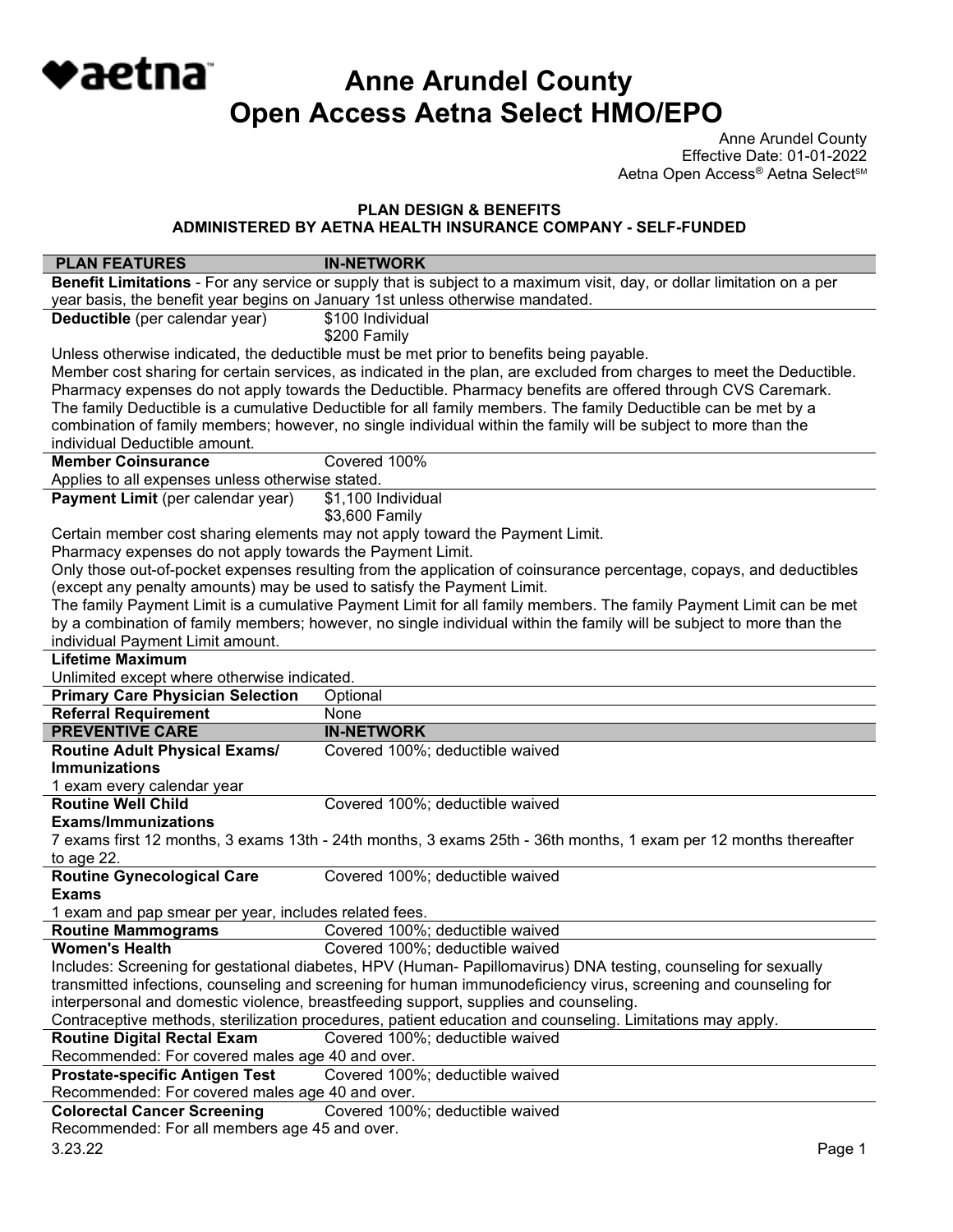# **Anne Arundel County Open Access Aetna Select HMO/EPO**

Anne Arundel County Effective Date: 01-01-2022 Aetna Open Access® Aetna Select<sup>sM</sup>

#### **PLAN DESIGN & BENEFITS ADMINISTERED BY AETNA HEALTH INSURANCE COMPANY - SELF-FUNDED**

| <b>Routine Eye Exams</b>                                        | <b>Not Covered</b>                                                                                                     |
|-----------------------------------------------------------------|------------------------------------------------------------------------------------------------------------------------|
| <b>Routine Hearing Screening</b>                                | Covered 100%; deductible waived                                                                                        |
| <b>PHYSICIAN SERVICES</b>                                       | <b>IN-NETWORK</b>                                                                                                      |
| <b>Primary Care Physician Visits</b>                            | \$15 office visit copay; deductible waived                                                                             |
|                                                                 | Includes services of an internist, general physician, family practitioner or pediatrician.                             |
| <b>Telemedicine Consultation with</b>                           | \$15 office visit copay; deductible waived                                                                             |
| <b>Non-Specialist</b>                                           |                                                                                                                        |
| <b>Specialist Office Visits</b>                                 | \$15 office visit copay; deductible waived                                                                             |
| <b>Telemedicine Consultation with</b>                           | \$15 office visit copay; deductible waived                                                                             |
| <b>Specialist</b>                                               |                                                                                                                        |
| <b>Hearing Exams</b>                                            | Not Covered                                                                                                            |
| <b>Pre-Natal Maternity</b>                                      | Covered 100%; deductible waived                                                                                        |
| <b>Walk-in Clinics</b>                                          | \$15 copay; deductible waived                                                                                          |
|                                                                 | Designated Walk-in Clinics                                                                                             |
|                                                                 | Covered 100%; deductible waived                                                                                        |
|                                                                 | Walk-in Clinics are free-standing health care facilities that (a) may be located in or with a pharmacy, drug store,    |
|                                                                 | supermarket or other retail store; and (b) provide limited medical care and services on a scheduled or unscheduled     |
|                                                                 | basis. Urgent care centers, emergency rooms, the outpatient department of a hospital, ambulatory surgical centers,     |
| and physician offices are not considered to be Walk-in Clinics. |                                                                                                                        |
| <b>Telemedicine Consultations for</b>                           | Your cost sharing is based on the type of service and where it is performed                                            |
| <b>Non-Emergency Services through</b>                           |                                                                                                                        |
| a Walk-in Clinic                                                | Designated Walk-in Clinics                                                                                             |
|                                                                 | Covered 100%; deductible waived                                                                                        |
|                                                                 | If telemedicine preventive screening and counseling services are provided through a walk-in clinic, these services are |
| paid under the preventive care benefit.                         |                                                                                                                        |
| <b>Allergy Testing</b>                                          | \$15 copay                                                                                                             |
| <b>Allergy Injections</b>                                       | \$15 copay                                                                                                             |
| <b>DIAGNOSTIC PROCEDURES</b>                                    |                                                                                                                        |
|                                                                 | <b>IN-NETWORK</b>                                                                                                      |
| <b>Diagnostic X-ray</b>                                         | Covered 100%; deductible waived                                                                                        |
|                                                                 | If performed as a part of a physician office visit and billed by the physician, expenses are covered subject to the    |
| applicable physician's office visit member cost sharing.        |                                                                                                                        |
| <b>Diagnostic Laboratory</b>                                    | Covered 100%; deductible waived                                                                                        |
|                                                                 | If performed as a part of a physician office visit and billed by the physician, expenses are covered subject to the    |
| applicable physician's office visit member cost sharing         |                                                                                                                        |
| <b>Diagnostic Complex Imaging</b>                               | Covered 100%; deductible waived                                                                                        |
|                                                                 | If performed as a part of a physician office visit and billed by the physician, expenses are covered subject to the    |
| applicable physician's office visit member cost sharing.        |                                                                                                                        |
| <b>EMERGENCY MEDICAL CARE</b>                                   | <b>IN-NETWORK</b>                                                                                                      |
| <b>Urgent Care Provider</b>                                     | \$35 office visit copay; deductible waived                                                                             |
| <b>Non-Urgent Use of Urgent Care</b>                            | Not Covered                                                                                                            |
| Provider                                                        |                                                                                                                        |
| <b>Emergency Room</b>                                           | \$75 copay; deductible waived                                                                                          |
| Copay waived if admitted                                        |                                                                                                                        |
| <b>Emergency Use of Ambulance</b>                               | Covered 100%; deductible waived                                                                                        |
| Non-Emergency Use of<br><b>Ambulance</b>                        | Covered 100%; deductible waived                                                                                        |

◆aetna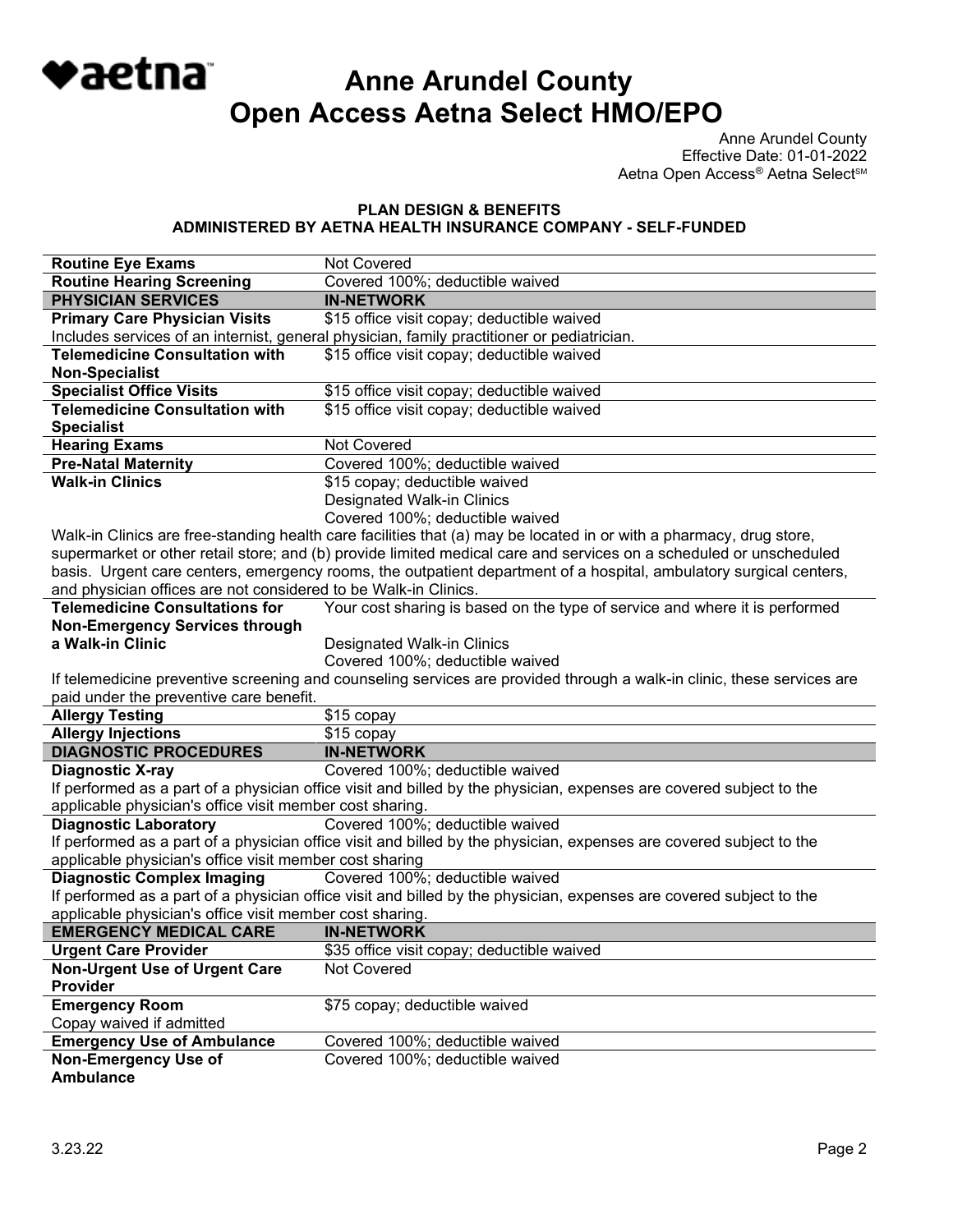**Anne Arundel County Open Access Aetna Select HMO/EPO**

◆aetna

Anne Arundel County Effective Date: 01-01-2022 Aetna Open Access® Aetna Select<sup>sM</sup>

#### **PLAN DESIGN & BENEFITS ADMINISTERED BY AETNA HEALTH INSURANCE COMPANY - SELF-FUNDED**

| <b>HOSPITAL CARE</b>                                              | <b>IN-NETWORK</b>                                                                                                        |
|-------------------------------------------------------------------|--------------------------------------------------------------------------------------------------------------------------|
| <b>Inpatient Coverage</b>                                         | Covered 100%; after deductible                                                                                           |
|                                                                   | Your cost sharing applies to all covered benefits incurred during your inpatient stay.                                   |
| <b>Inpatient Maternity Coverage</b>                               | Covered 100%; after deductible                                                                                           |
| (includes delivery and postpartum                                 |                                                                                                                          |
| care)                                                             |                                                                                                                          |
|                                                                   | Your cost sharing applies to all covered benefits incurred during your inpatient stay.                                   |
| <b>Outpatient Hospital</b>                                        | \$25 copay; deductible waived                                                                                            |
| <b>Outpatient Professional Expenses</b>                           | \$15 copay; deductible waived                                                                                            |
| <b>Outpatient Surgery - Hospital</b>                              | \$25 copay; deductible waived                                                                                            |
| <b>Outpatient Professional Expenses</b>                           | \$15 copay; deductible waived                                                                                            |
| <b>Outpatient Surgery - Freestanding</b>                          | \$25 copay; deductible waived                                                                                            |
| <b>Facility</b>                                                   |                                                                                                                          |
| <b>Outpatient Professional Expenses</b>                           | \$15 copay; deductible waived                                                                                            |
| <b>MENTAL HEALTH SERVICES</b>                                     | <b>IN-NETWORK</b>                                                                                                        |
| Inpatient                                                         | Covered 100%; after deductible                                                                                           |
|                                                                   | Your cost sharing applies to all covered benefits incurred during your inpatient stay.                                   |
| <b>Mental Health Office Visits</b>                                | \$15 copay; deductible waived                                                                                            |
|                                                                   | Your cost sharing applies to all covered benefits incurred during your outpatient visit.                                 |
| <b>Mental Health Telemedicine</b>                                 | \$15 office visit copay; deductible waived                                                                               |
| <b>Consultations</b>                                              |                                                                                                                          |
| <b>Other Mental Health Services</b>                               | Your cost sharing applies to all covered benefits incurred during your outpatient visit.                                 |
| <b>SUBSTANCE ABUSE</b>                                            | Covered 100%; deductible waived<br><b>IN-NETWORK</b>                                                                     |
|                                                                   | Covered 100%; after deductible                                                                                           |
| Inpatient                                                         |                                                                                                                          |
| <b>Residential Treatment Facility</b>                             | Your cost sharing applies to all covered benefits incurred during your inpatient stay.<br>Covered 100%; after deductible |
| <b>Substance Abuse Office Visits</b>                              | \$15 copay; deductible waived                                                                                            |
|                                                                   | Your cost sharing applies to all covered benefits incurred during your outpatient visit.                                 |
| <b>Substance Abuse Telemedicine</b>                               | \$15 office visit copay; deductible waived                                                                               |
| <b>Consultations</b>                                              |                                                                                                                          |
|                                                                   | Your cost sharing applies to all covered benefits incurred during your outpatient visit.                                 |
| <b>Other Substance Abuse Services</b>                             | Covered 100%; deductible waived                                                                                          |
| <b>OTHER SERVICES</b>                                             | <b>IN-NETWORK</b>                                                                                                        |
| <b>Skilled Nursing Facility</b>                                   | Covered 100%; after deductible                                                                                           |
| Limited to 120 days per year                                      |                                                                                                                          |
|                                                                   | Your cost sharing applies to all covered benefits incurred during your inpatient stay.                                   |
| <b>Home Health Care</b>                                           | Covered 100%, after deductible                                                                                           |
| Home health care services include outpatient private duty nursing |                                                                                                                          |
|                                                                   | Limited to 3 intermittent visits per day by a participating home health care agency; 1 visit equals a period of 4 hrs or |
| less.                                                             |                                                                                                                          |
| <b>Hospice Care - Inpatient</b>                                   | Covered 100%; deductible waived                                                                                          |
| <b>Hospice Care - Outpatient</b>                                  | Covered 100%; deductible waived                                                                                          |
| <b>Outpatient Short-Term</b>                                      | \$15 copay; deductible waived                                                                                            |
| <b>Rehabilitation</b>                                             |                                                                                                                          |
| Limited to 150 visits per year                                    |                                                                                                                          |
| Includes speech, physical, occupational therapy                   |                                                                                                                          |
| <b>Chiropractic Services -</b>                                    | \$15 copay; deductible waived                                                                                            |
| <b>Spinal Manipulation Therapy</b>                                |                                                                                                                          |
| 3.23.22                                                           | Page 3                                                                                                                   |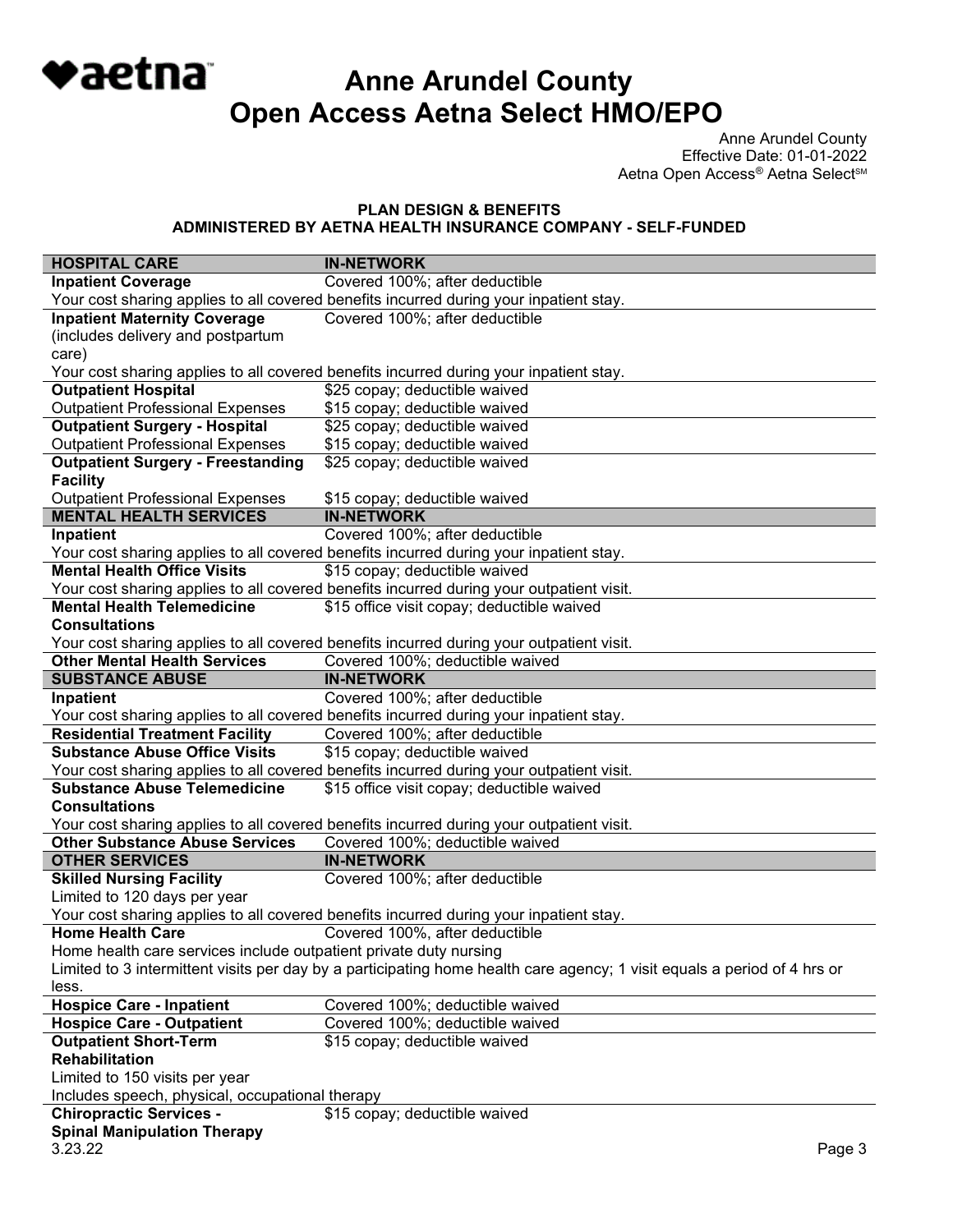

Anne Arundel County Effective Date: 01-01-2022 Aetna Open Access<sup>®</sup> Aetna Select<sup>sM</sup>

#### **PLAN DESIGN & BENEFITS ADMINISTERED BY AETNA HEALTH INSURANCE COMPANY - SELF-FUNDED**

| <b>Habilitative Physical Therapy</b>                                                         | Covered 100%; deductible waived                                                   |  |
|----------------------------------------------------------------------------------------------|-----------------------------------------------------------------------------------|--|
| <b>Habilitative Occupational Therapy</b>                                                     | Covered 100%; deductible waived                                                   |  |
| <b>Habilitative Speech Therapy</b>                                                           | Covered 100%; deductible waived                                                   |  |
| <b>Autism Behavioral Therapy</b>                                                             | \$15 copay; deductible waived                                                     |  |
| <b>Autism Applied Behavior Analysis</b>                                                      | Covered 100%; deductible waived                                                   |  |
| <b>Autism Physical Therapy</b>                                                               | Covered 100%; deductible waived                                                   |  |
| <b>Autism Occupational Therapy</b>                                                           | Covered 100%; deductible waived                                                   |  |
| <b>Autism Speech Therapy</b>                                                                 | Covered 100%; deductible waived                                                   |  |
| <b>Durable Medical Equipment</b>                                                             | Covered 100%; after deductible                                                    |  |
| Diabetic Supplies -- (if not covered                                                         | Covered 100%; deductible waived                                                   |  |
| under Pharmacy benefit)                                                                      |                                                                                   |  |
| <b>Affordable Care Act Mandated</b>                                                          | Covered 100%; deductible waived                                                   |  |
| <b>Women's Contraceptives</b>                                                                |                                                                                   |  |
| <b>Women's Contraceptive drugs</b>                                                           | Covered 100%; deductible waived                                                   |  |
| and devices not obtainable at a                                                              |                                                                                   |  |
| pharmacy                                                                                     |                                                                                   |  |
| <b>Infusion Therapy</b>                                                                      | Covered 100%; after deductible                                                    |  |
| Administered in the home,                                                                    |                                                                                   |  |
| physician's office, outpatient hospital                                                      |                                                                                   |  |
| department or freestanding facility                                                          |                                                                                   |  |
| <b>Transplants</b>                                                                           | Covered 100%; after deductible                                                    |  |
|                                                                                              | Preferred coverage is provided at an Institutes of Excellence contracted facility |  |
|                                                                                              | only.                                                                             |  |
| <b>Bariatric Surgery</b>                                                                     | Your cost sharing is based on the type of service and where it is performed.      |  |
| <b>Hearing Aids</b>                                                                          | Covered 100%; deductible waived                                                   |  |
|                                                                                              | Limited to 2 hearing aids every 36 months, maximum of \$1,400 per hearing aid     |  |
| <b>Acupuncture</b>                                                                           | \$15 copay; deductible waived                                                     |  |
| Limited to 50 visits per year                                                                |                                                                                   |  |
| <b>Gender Reassignment</b>                                                                   | Your cost sharing is based on the type of service and where it is performed       |  |
| <b>Services/Surgery</b>                                                                      |                                                                                   |  |
| <b>Vision Eyewear</b>                                                                        | Not Covered                                                                       |  |
| <b>FAMILY PLANNING</b>                                                                       | <b>IN-NETWORK</b>                                                                 |  |
| <b>Infertility Treatment</b>                                                                 | Applicable cost sharing based on the type of service performed and place of       |  |
|                                                                                              | service where rendered                                                            |  |
| <b>Comprehensive Infertility</b>                                                             | Your cost sharing is based on the type of service and where it is performed       |  |
| <b>Services</b>                                                                              |                                                                                   |  |
| Coverage includes Artificial Insemination, limited to six (6) attempts per live birth.       |                                                                                   |  |
| In-vitro fertilization                                                                       | Your cost sharing is based on the type of service and where it is performed       |  |
| Limited to three (3) attempts per live birth and \$100,000 lifetime maximum.                 |                                                                                   |  |
| <b>Vasectomy</b>                                                                             | Covered 100%; deductible waived                                                   |  |
| <b>Tubal Ligation</b>                                                                        | Covered 100%; deductible waived                                                   |  |
| <b>GENERAL PROVISIONS</b>                                                                    |                                                                                   |  |
| Dependents Eligibility - Spouse, children from birth to age 26 regardless of student status. |                                                                                   |  |

Plans are provided by Aetna Health Inc. While this material is believed to be accurate as of the production date, it is subject to change.